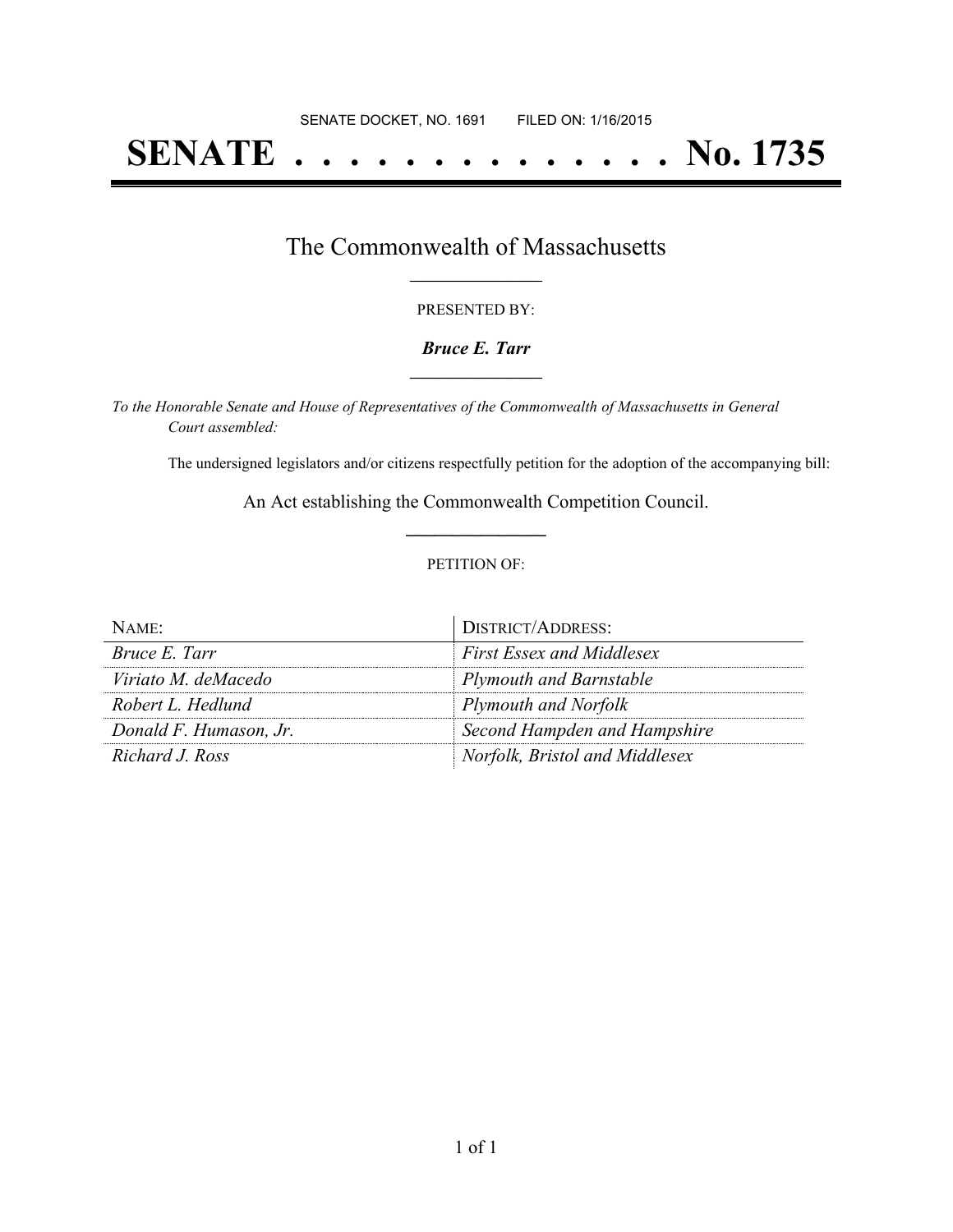#### SENATE DOCKET, NO. 1691 FILED ON: 1/16/2015

## **SENATE . . . . . . . . . . . . . . No. 1735**

By Mr. Tarr, a petition (accompanied by bill, Senate, No. 1735) of Bruce E. Tarr, Viriato M. deMacedo, Robert L. Hedlund, Donald F. Humason, Jr. and others for legislation to establish the Commonwealth Competition Council. State Administration and Regulatory Oversight.

### [SIMILAR MATTER FILED IN PREVIOUS SESSION SEE SENATE, NO. *1550* OF 2013-2014.]

## The Commonwealth of Massachusetts

**In the One Hundred and Eighty-Ninth General Court (2015-2016) \_\_\_\_\_\_\_\_\_\_\_\_\_\_\_**

**\_\_\_\_\_\_\_\_\_\_\_\_\_\_\_**

An Act establishing the Commonwealth Competition Council.

Be it enacted by the Senate and House of Representatives in General Court assembled, and by the authority *of the same, as follows:*

- 1 SECTION 1. Chapter 7 of the General Laws is hereby amended by striking sections 52 to
- 2 55, inclusive, in their entirety and inserting in place thereof the following sections:-
- 3 Section 52. Definitions
- 4 As used in sections fifty-two to fifty-five, inclusive, the following words shall have the
- 5 following meanings:--
- 6 "Council", the Commonwealth Competition Council.
- 7 "Privatization" means a variety of techniques and activities which promote more
- 8 involvement of the private sector in providing services that have traditionally been provided by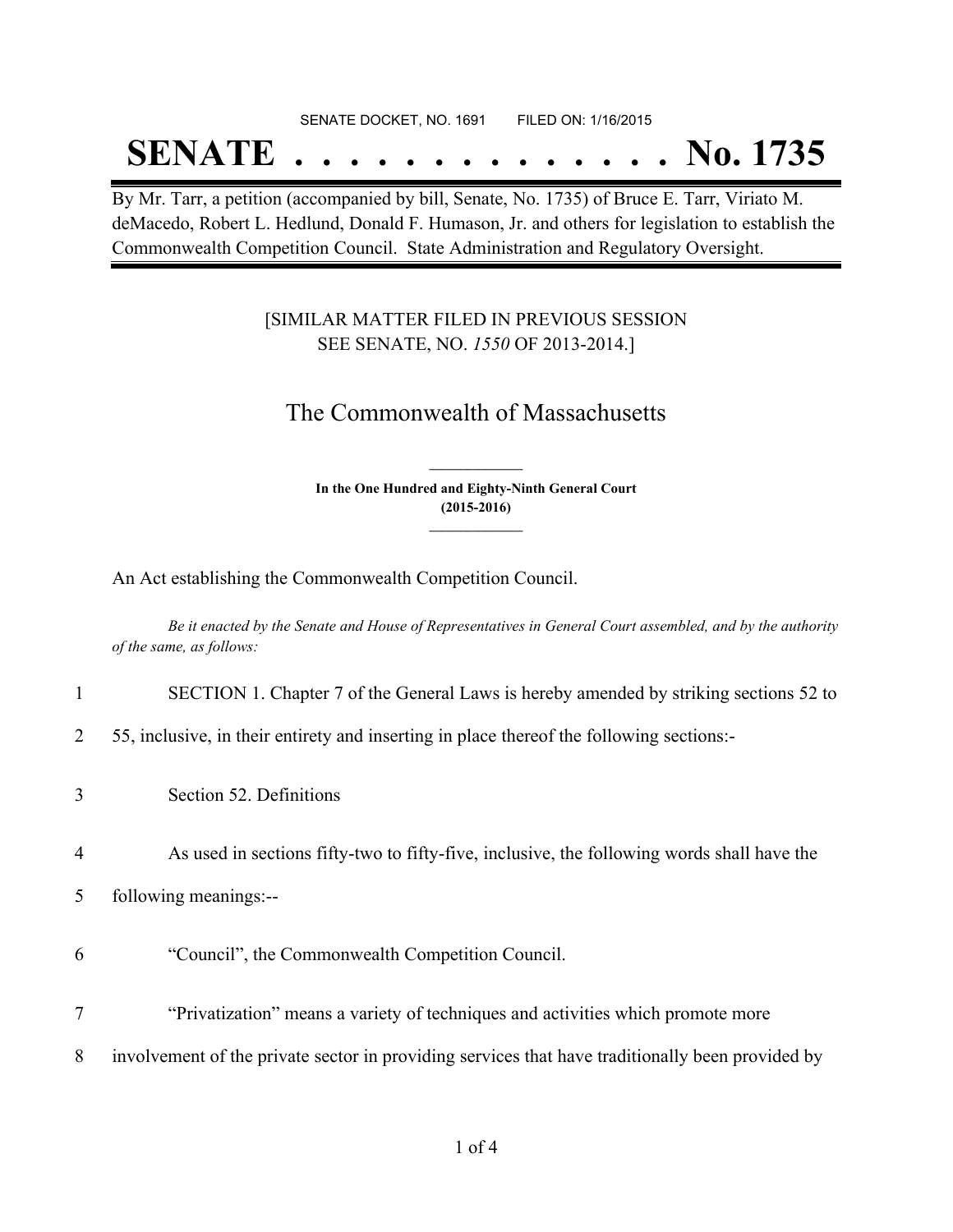| 9 government. It also includes methods of providing a portion or all of select government-provided |
|----------------------------------------------------------------------------------------------------|
| 10 or government-produced programs and services through the private sector.                        |

| 11 | "Agency", an executive office, department, division, board, commission or other office        |
|----|-----------------------------------------------------------------------------------------------|
| 12 | or officer in the executive branch of the government of the commonwealth, the Massachusetts   |
| 13 | Bay Transportation Authority, the Massachusetts Turnpike Authority, the Massachusetts Port    |
| 14 | Authority and the Woods Hole, Martha's Vineyard and Nantucket Steamship Authority.            |
| 15 | Section 53. Creation of Council and Duties                                                    |
| 16 | A. There is hereby created in the executive branch the Commonwealth Competition               |
| 17 | Council.                                                                                      |
| 18 | B. The council shall examine and promote methods of providing a portion or all of select      |
| 19 | government-provided or government-produced programs and services through the private sector   |
| 20 | by a competitive contracting program, and advise the governor, the legislature, and executive |
| 21 | branch agencies of the council's findings and recommendations.                                |
| 22 | C. The council shall develop an institutional framework for a statewide competitive           |
| 23 | program to encourage innovation and competition within state government.                      |
| 24 | D. The council shall establish a system to encourage the use of feasibility studies and       |
| 25 | innovation to determine where competition could reduce government costs without adversely     |
| 26 | impacting the public.                                                                         |
| 27 | E. The council shall monitor the products and services of state agencies to bring an          |
| 28 | element of competition and to ensure a spirit of innovation and entrepreneurship.             |

of 4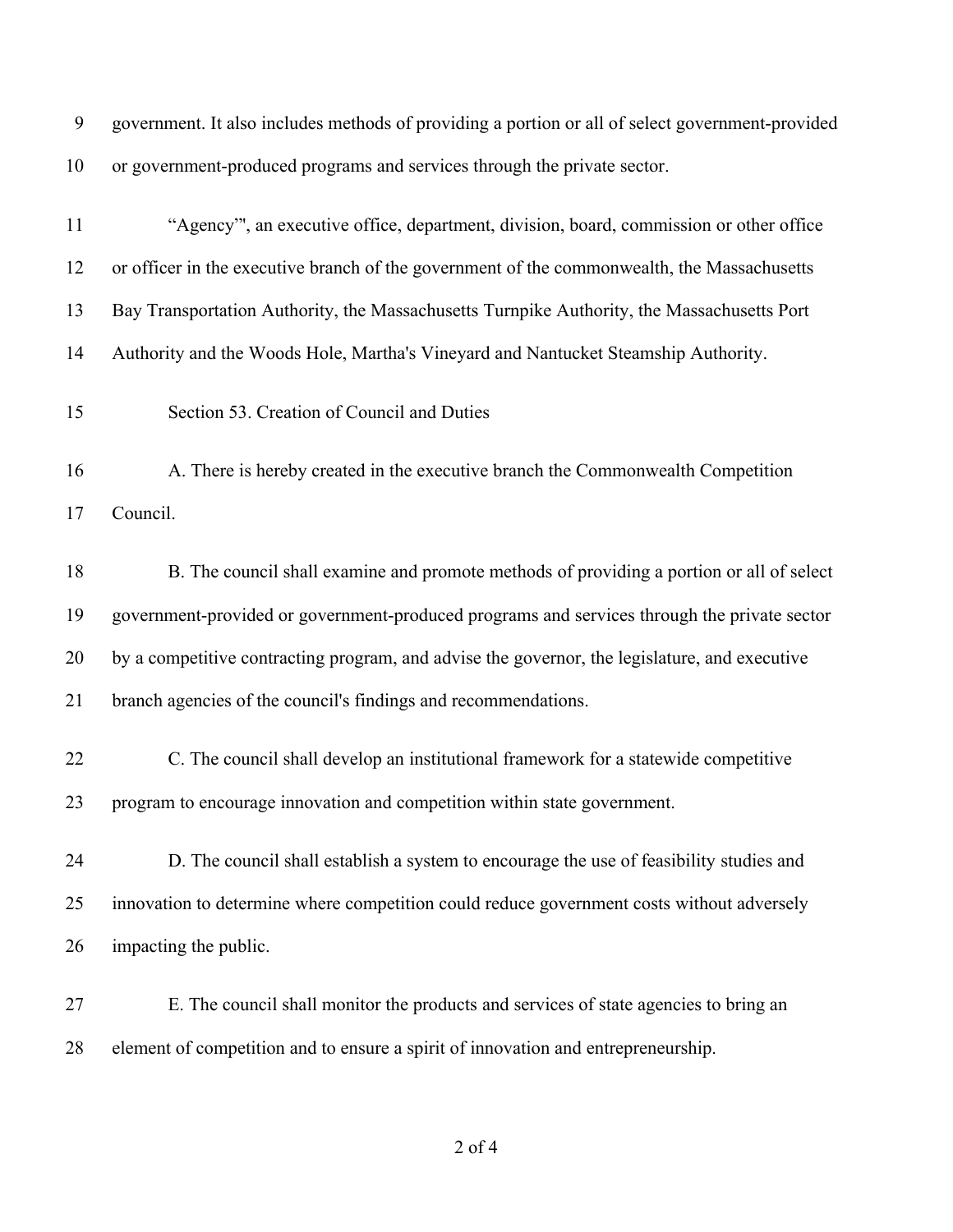| 29 | F. The council shall advocate, develop and accelerate implementation of a competitive               |
|----|-----------------------------------------------------------------------------------------------------|
| 30 | program for state entities to ensure competition for the provision or production of government      |
| 31 | services, or both, from both public and private sector entities.                                    |
| 32 | G. The council shall establish approval, planning, and reporting processes required to              |
| 33 | carry out the functions of the council.                                                             |
| 34 | H. The council shall determine the privatization potential of a program or activity;                |
| 35 | perform cost/benefit analyses; and conduct public and private performance analyses. The             |
| 36 | secretary for administration and finance shall independently certify the results of the comparison. |
| 37 | I. The council shall devise, in consultation with the secretary for administration and              |
| 38 | finance, evaluation criteria to be used in conducting performance reviews of any program or         |
| 39 | activity which is subject to a privatization recommendation.                                        |
| 40 | J. The council shall, to the extent practicable and to the extent that resources are                |
| 41 | available, make its services available for a fair compensation to any political subdivision of the  |
| 42 | Commonwealth.                                                                                       |
| 43 | Section 54. Appointment                                                                             |
| 44 | A. The council shall consist of thirteen members; 2 members of the senate, 1 of whom                |
| 45 | shall be appointed by the minority leader; 2 members of the house of representatives, 1 of whom     |
| 46 | shall be appointed by the minority leader; four employees of executive branch agencies to be        |
| 47 | appointed by the governor; two members of the private sector to be appointed by the governor;       |
| 48 | one member of the private sector to be appointed by the speaker of the house; one member of the     |

of 4